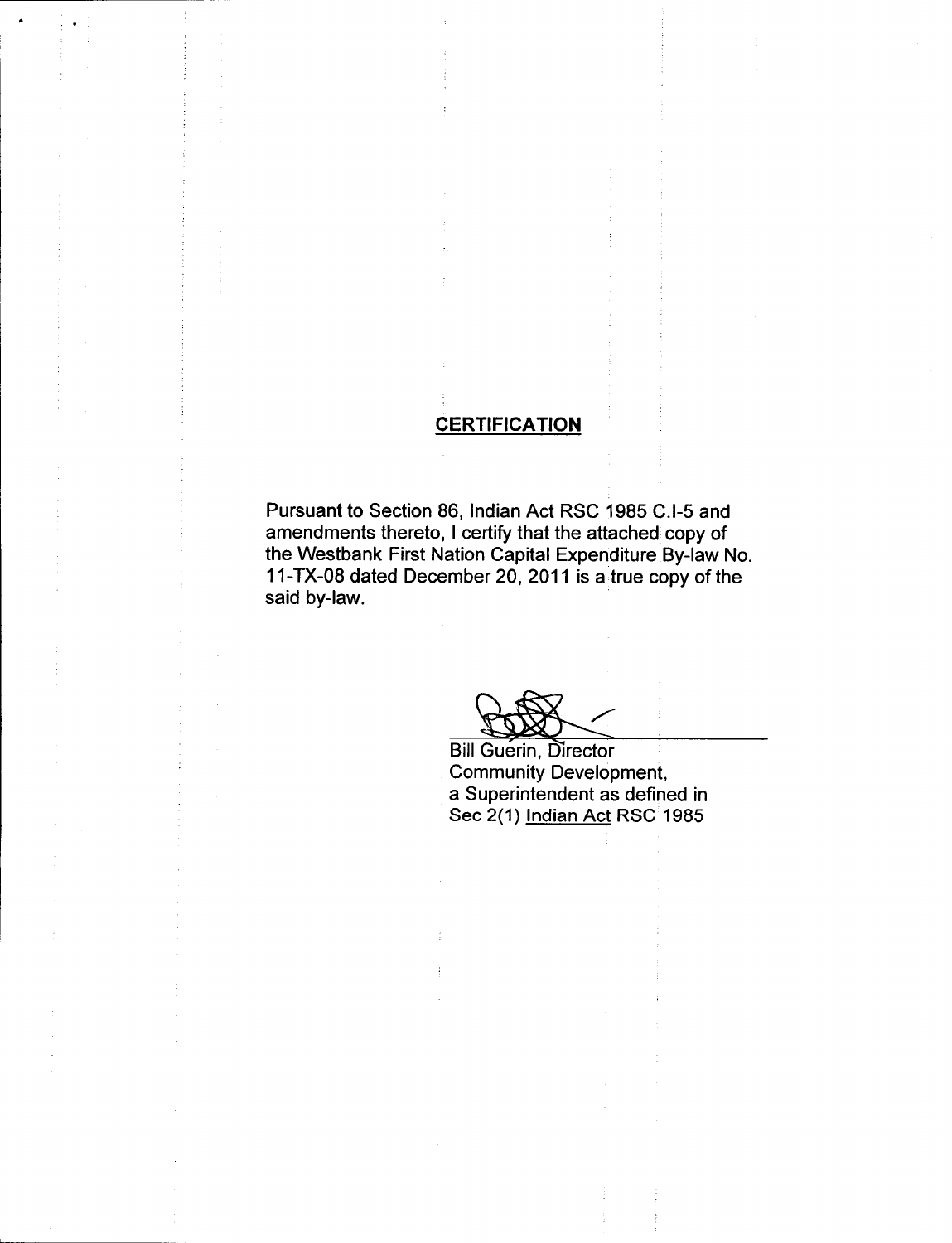Ministre des Affaires indiennes et du Nord canadien et interlocuteur federal auprès des Métis et des Indiens non inscrits



Minister of Indian Affairs and Northern Development and Federal Interlocutor for Métis and Non-Status Indians

Ottawa, Canada K1A OH4

I, the Minister of Aboriginal Affairs and Northern Development, HEREBY APPROVE, pursuant to section 83 of the Indian Act, the following by-law made by the Westbank First Nation, in the Province of British Columbia, at a meeting held on the 11th day of October 2011.

Westbank First Nation Capital Expenditure By-law No. 11-TX-08

 $\frac{1}{\sqrt{1-\frac{1}{\sqrt{1-\frac{1}{\sqrt{1-\frac{1}{\sqrt{1-\frac{1}{\sqrt{1-\frac{1}{\sqrt{1-\frac{1}{\sqrt{1-\frac{1}{\sqrt{1-\frac{1}{\sqrt{1-\frac{1}{\sqrt{1-\frac{1}{\sqrt{1-\frac{1}{\sqrt{1-\frac{1}{\sqrt{1-\frac{1}{\sqrt{1-\frac{1}{\sqrt{1-\frac{1}{\sqrt{1-\frac{1}{\sqrt{1-\frac{1}{\sqrt{1-\frac{1}{\sqrt{1-\frac{1}{\sqrt{1-\frac{1}{\sqrt{1-\frac{1}{\sqrt{1-\frac{1}{\sqrt{1-\frac{1}{\sqrt{1-\frac{1$ 

Dated at Ottawa, Ontario, this  $\omega_0'^{\ell}$  day of  $\omega_0$   $\ell$  cember 2011.

# Canada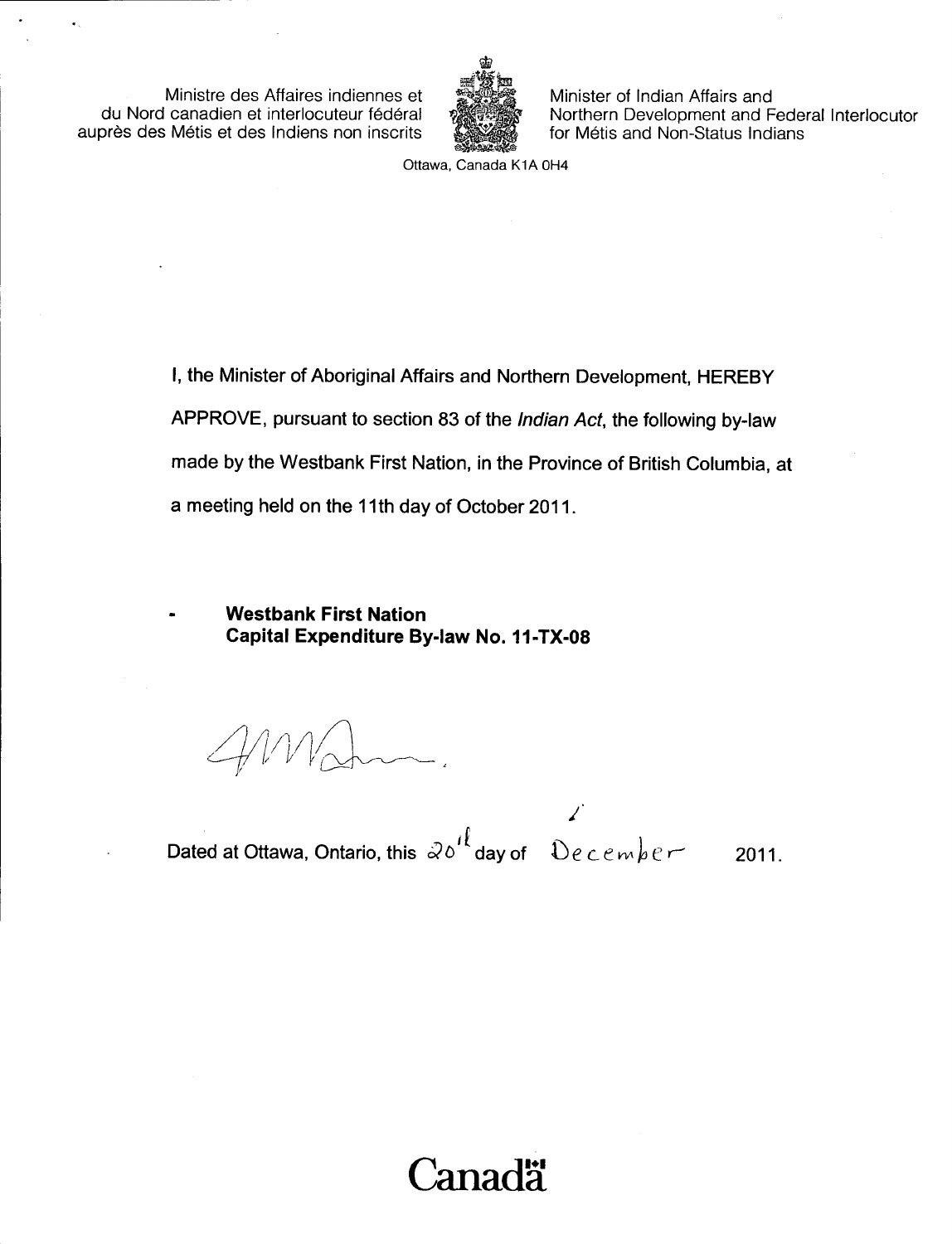#### WESTBANK FIRST NATION CAPITAL EXPENDITURE BYLAW NO. 11 -TX -08

To authorize the expenditure of <sup>a</sup> maximum of One Million One Hundred Thousand Dollars  $(1, 100, 000.00)$  from money raised pursuant to section 83(1) of the *Indian Act*, for the purposes of renovating the first floor of the Lindley Government Building within the Tsinstikeptum Indian Reserve No. 10.

WHEREAS: Pursuant to Section 83(1) of the Indian Act and Westbank First Nation's inherent right of self-government, Westbank First Nation has enacted the Westbank First Nation Property Taxation Bylaw,  $95-TX-08$  (the "Taxation By-law");

- A. Pursuant to the Westbank First Nation Expenditure By -law, 1995, amended by By -law 97- TX-03 (the "Expenditure By-law"), Westbank First Nation is authorized to expend moneys raised pursuant to the Taxation By -law for local purposes, including the provision of Local Services on Reserve and capital projects;
- B. In accordance with section 12(3)(1) of the Taxation By-Law, Westbank First Nation annually deposits ten percent  $(10\%)$  of annual gross taxes into the "a cumulative capital projects fund", (the "Cumulative Fund") to be used from time to time for such capital projects as may be authorized by a separate by-law;
- C. In accordance with 4.4 of the WFN Expenditure By -law 1995, all surplus monies remaining in the Taxation Fund at the end of the Fiscal Year specified in the Expenditure by -law Annual Budget Schedule may be transferred into the Stabilization Fund, and may be applied towards the operation and administration costs for the next Fiscal Year, overruns on existing Capital projects or for any other contingencies, (the "Stabilization Fund");
- D. Westbank First Nation deems it desirable and in the best interest of the band members to advance funds to complete the First Floor Renovations to the Lindley Government Building on Tsinstikeptum Indian Reserve No. 10.
- E. Westbank First Nation has estimated the total cost of the construction of the first floor Renovations to the Lindley Government Building on Tsinstikeptum Indian Reserve No. 10 to be not more than \$1,100,000 as outlined in Schedule "A" to this by-law.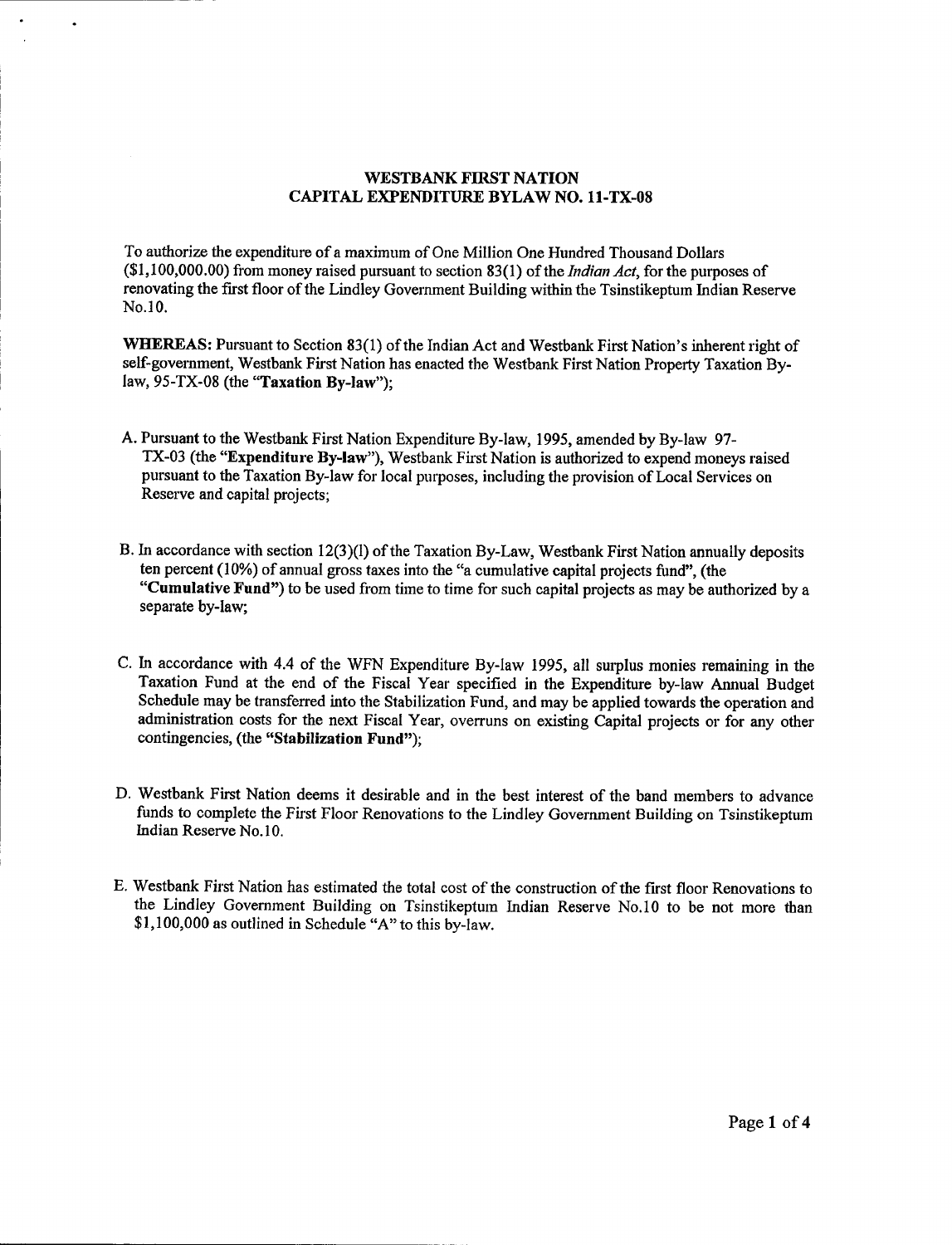NOW THEREFORE, THE Council of Westbank First Nation hereby enacts the following by -law;

#### SHORT TITLE

1. This By-law may be cited for all purposes as the IR#10 Lindley Government Building First Floor Renovation Capital Expenditure Bylaw No. 11-TX-08.

#### EXPENDITURE AUTHORIZATION

- 2. Westbank First Nation hereby acknowledges that it is in the best interests of the members of Westbank First Nation to proceed with the First Floor Renovations to the Lindley Government Building as summarized in schedule "A" to this by -law.
- 3. Westbank First Nation hereby approves the expenditure of not more than One Million One Hundred Thousand (\$1,100,000) Dollars from the Cumulative Fund for the purposes of designing and constructing the IR No. 10 Lindley Government Building First Floor Renovation Capital Expenditure Project (the "Project Funds");
- 4. Westbank First Nation also authorizes of the expenditure of all or <sup>a</sup> portion of the Project Funds to acquire all such lands, easements, rights -of -ways, license, permits, rights and authorities as may be required or desirable for or in connection with the renovation of the IR No. <sup>10</sup> Lindley Government Building First Floor Renovation Capital Expenditure Project.
- 5. Any of the project funds not expended on the "First Floor Renovation project" or incidental costs related thereto will be reimbursed to the fund from which it originated so that the contributions from both the Cumulative Fund and the Stabilization fund will be equal at the end of the project.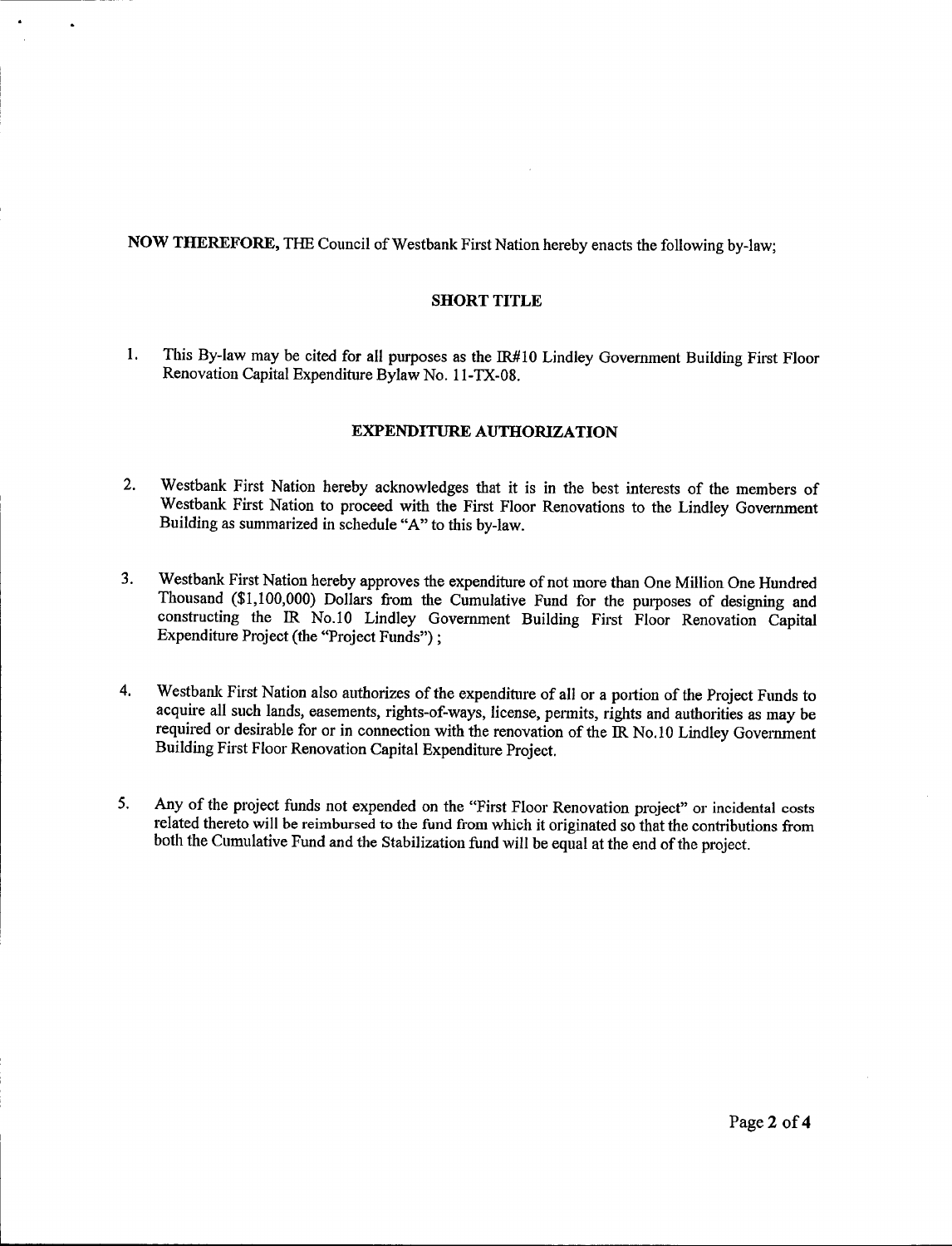#### **EFFECTIVE**

This By-law comes into full force and effect upon approval by the Minister of the Department of Indian Affairs and Northern Development.

#### BE IT HEREBY RESOLVED AND AGREED:

That this By -law, entitled IR# 10 Government Building (Lindley Building) First Floor Renovation Capital Expenditure Bylaw No. 11 -TX -08 being read for the first, second and third and final time by the Council of Westbank First Nation held at duly convened meetings.

1<sup>st</sup> Reading Kelowna, British Columbia, this  $26<sup>th</sup>$  day of September 2011.

#### $2<sup>nd</sup>$  Reading

 $\overline{a}$ 

Exempt from second reading as per section 60.9 of Westbank First Nation Constitution pertaining to enactment of a Local Revenue Law.

# 3<sup>rd</sup> Reading

Kelowna, British Columbia, this  $11<sup>th</sup>$  day of October 2011.

Councillor Loretta Swite

Councillor Mick Werstuik Councillor Michael De Guevara

Councillor Lorrie Hogaboam